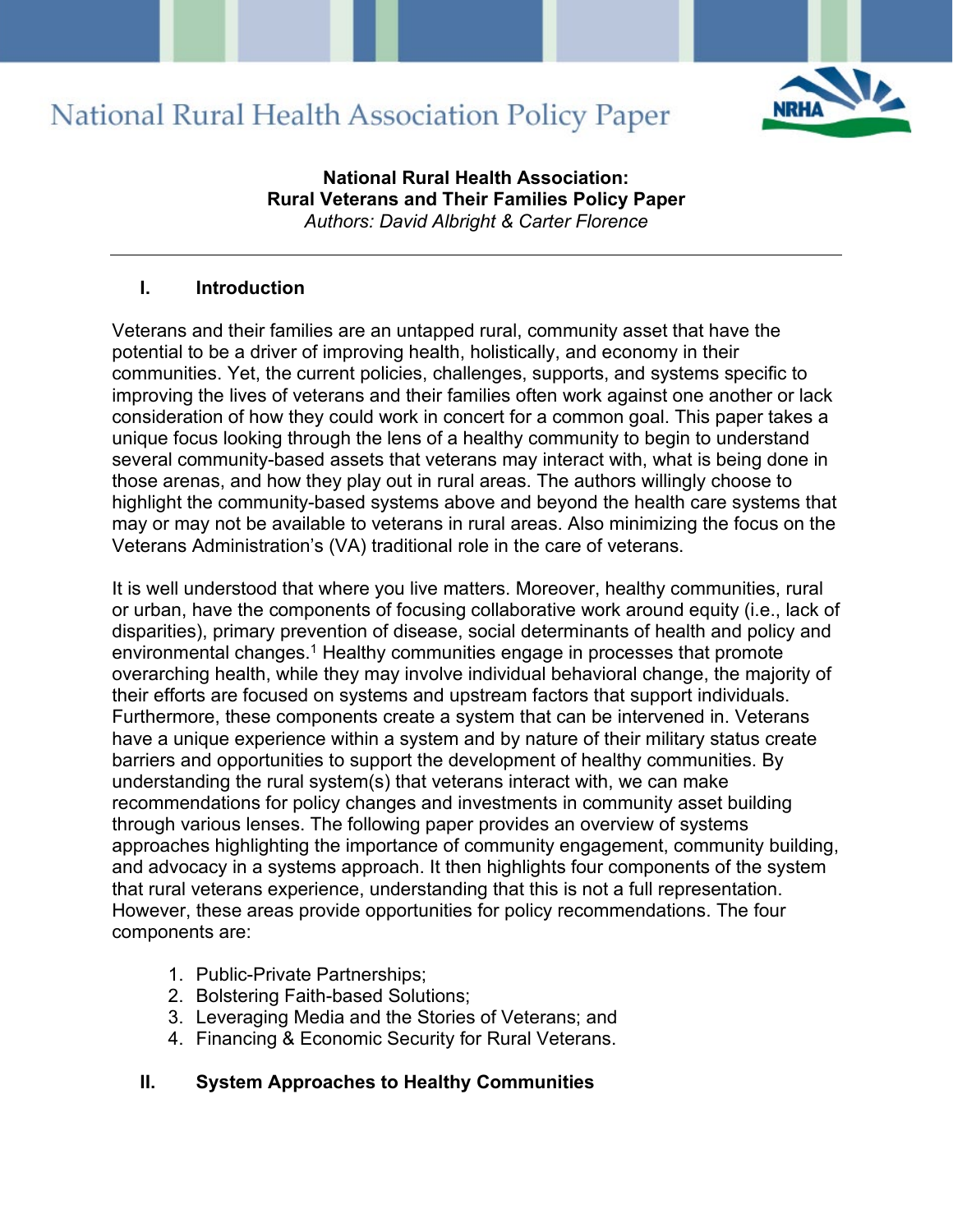

Communities are complex ecological systems. Interventions, such as policy changes, can be treated as events in systems that impact the social networks, relationships, activities, and resources.<sup>2</sup> Currently, systems-level approaches to health and community engagement are seen as powerful, flexible mechanisms for creating the necessary environment for health to thrive. Systems approaches require understanding the dynamic interrelations between parts within the system. <sup>3</sup> Understanding the unique experience of veterans as they navigate and interact with these systems is a necessary step in ensuring policies to support veterans are inclusive and accessible to them. Additionally, using models that support principles of community engagement, community building, and advocacy may better provide sustainable changes to support rural veterans and their families.

### **III. Community Engagement, Community Building, & Advocacy**

Community engagement requires a level of support that enables individuals, organizations, and networks to come together around a common purpose. It is seen as a promising practice for improving health on both the individual level and community level.4 It is well established that community engagement increases the acceptability and sustainability of programs that aim to address health inequalities and inequities.<sup>5,6,7</sup> This aligns well with community organizing, and therefore community building, principles. However, the two, engagement and organizing have distinct differences. Engagement focuses more on awareness and civic duty, whereas organizing has a social justice core.

Through the development and refinement of community organizing practice a new "orientation" to community organizing, community building, has gained favor.<sup>8</sup> Community building is the practice of conducting community organizing practices through the lens of building individual, organizational, and community-level characteristics or capacities. This approach values the community's strengths and assets and attempts to build these. Similar too is community-based participatory research (CBPR), which uses these principles to partner with communities and/or groups (such as veterans) to effectively conduct research. <sup>9</sup> Often the outcome of this research is effective advocacy efforts resulting in policy change.<sup>10,11</sup> These broad functions, community engagement, community building, and advocacy place exceptional focus on the importance of civic engagement and multi-disciplinary groups coming together to improve public health. It is important to understand the different orientations and how they support various groups, such as veterans. The following four vignettes explore some of the work being done in these areas with a particular focus on rural veterans.

### **IV. Public-Private Partnership**

Public-private partnerships are an opportunity to improve care and access to care for veterans and their families.12 Public-private partnerships (PPP) is an umbrella term for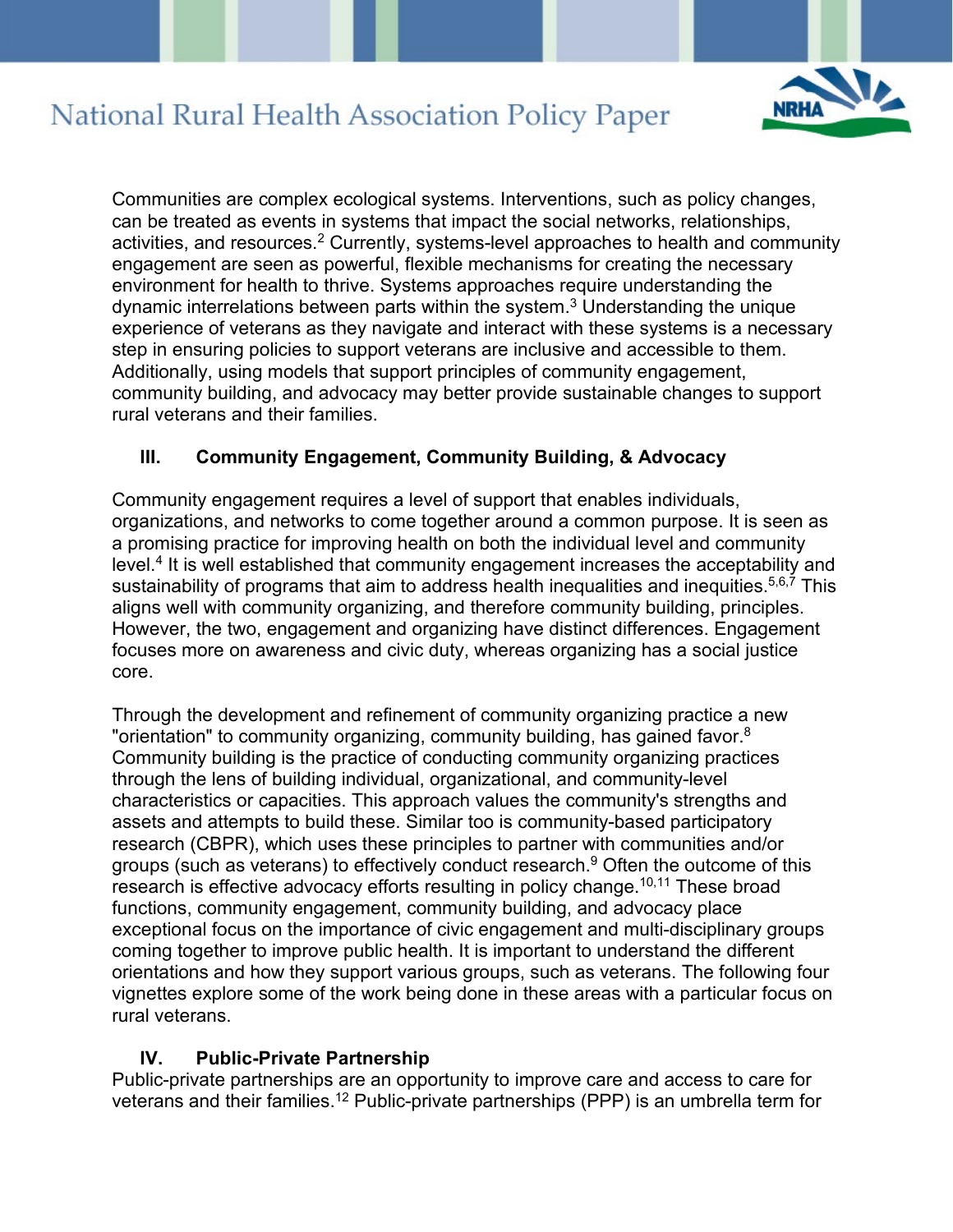

all types of public-private cooperation, including formal or informal efforts.<sup>13</sup> In some instances, PPPs have become a popular tool for guiding rural development. 14 Additionally there have been efforts from several systems supporting veterans to engage in public-private partnerships. Specifically, the Veterans Administration (VA) using guidance from The Caregivers and Veterans Omnibus Health Services Act of 2010 has invested in a Rural Coordination Pilot looking to increase coordination of services for care that embed veterans in community-based organizations.<sup>15</sup> Since 2012, the Federal Office of Rural Health Policy (FORHP) in partnership with the National Rural Health Association & Grantmakers in Health have convened a Public-Private Collaborations in Rural Health Meeting to lay the foundation for successful PPPs. Notably absent from the most 3 recent meeting agenda was representation of the Veterans Administration Office of Rural Health.

Public-private partnerships provide an opportunity to invest in some of the more longterm efforts needed to support rural veterans and their families. There is tremendous guidance that has come from rural philanthropy and implementation for health improvement that should be considered when designing or investigating the feasibility of PPPs for veterans. Specifically, there is the need to take an asset-based approach when considering working with rural communities. $^{\rm 16}$ 

### **V. Bolstering Faith Based Solutions**

Faith-based organizations (FBO) are often community resources that veterans utilize for counseling and readjustment to civilian life after military service. <sup>17</sup> Much of the work done by FBO explore how military service, especially for deployed military service members, has created a spiritual or moral wound that is not being addressed by traditional clinical approaches. The VA has a VA Center for Faith-Based and Neighborhood Partnerships that helps train chaplains and spiritual leaders of FBO to specifically work with veterans.<sup>17</sup> Approximately 2 in 5 veterans that return home with a mental health issue live in a rural area and often prefer clergy for mental health due to their familiarity with the local clergy members. <sup>18</sup> The Department of Veterans Affairs South Central Veterans Integrated Service Network began a program called the Mental Health-Clergy Partnership Program that targeted and trained rural clergy and involved community members in interventions. 19

The VA began the Mental Illness Research Education and Clinical Center (MIRECC), which utilizes the community-based participatory model, to connect clergy and first responders with veterans' issues to provide greater access to mental health resources, especially in rural areas.<sup>20</sup> Access to mental health is an issue that many rural veterans face after returning from combat or leaving the military and transitioning to civilian life and community partnerships, such as with FBOs, are often able to bridge this gap. Although many rural areas have community-based outpatient clinics, many veterans do not seek their physical or mental health care through the VA. <sup>21</sup> The Military Family Research Institute's program, Reaching Rural Veterans is a collaborative program with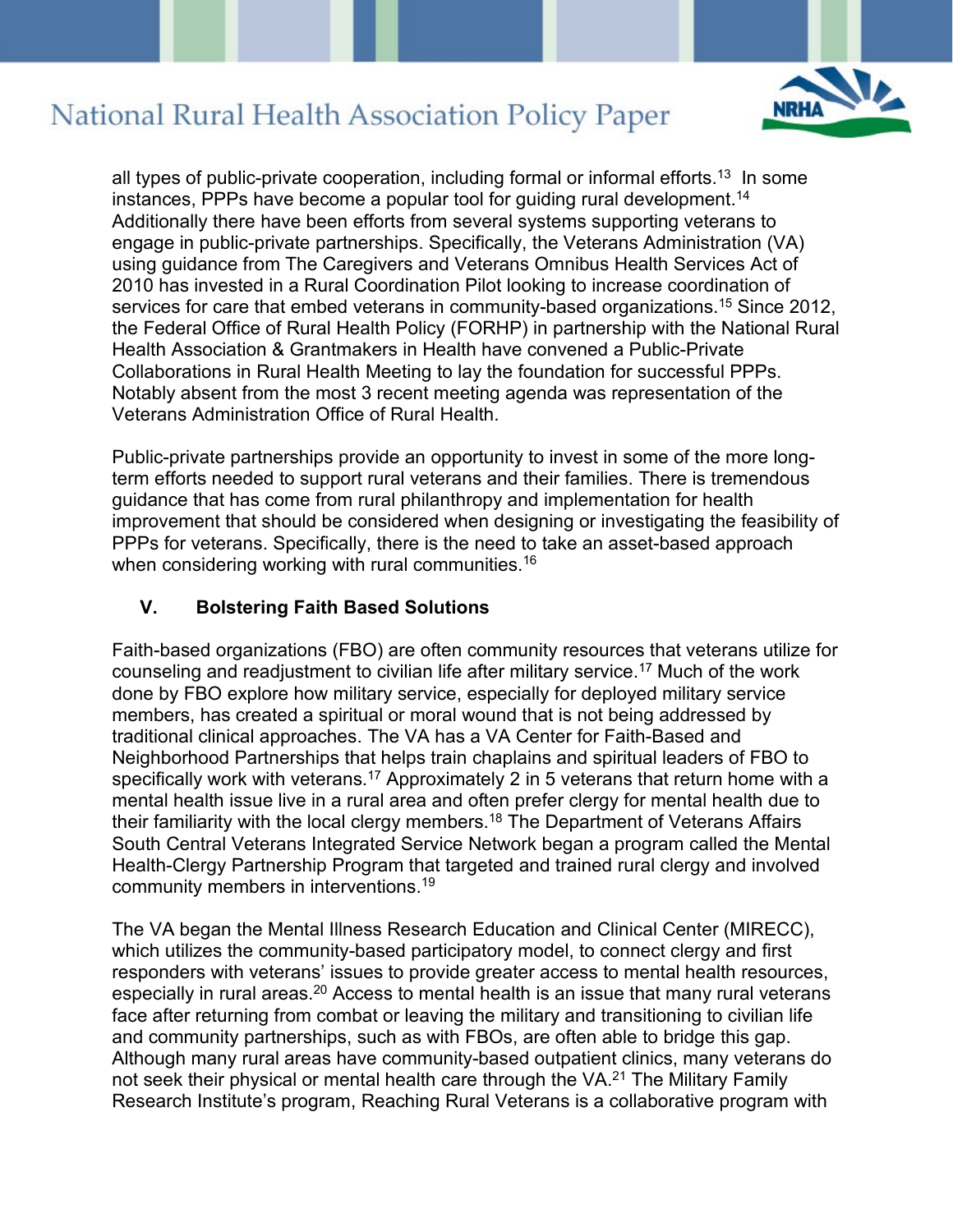

faith-based food pantries located in rural areas in Kentucky and Indiana to assist with food, shelter, and employment needs. <sup>22</sup> Research has shown that in many instances of working with veterans who have experienced trauma, whether in military service or exacerbated by military service, acknowledging and encompassing spirituality within treatment services has benefits in successful treatment. <sup>23</sup> Within the student veteran population, pastoral care is often used for successful primary or supplemental care for mental health needs.<sup>24</sup>

Although there have been successful outcomes with the partnership with FBO in working with veterans with mental health issues, there is also conflict, debate, and mistrust when combining mental health treatment with spirituality (or the lack of acknowledging the veteran's spirituality). <sup>25</sup> Often mental health providers do not take spirituality into account when providing services, while clergy often do not agree with modern non-religious mental health counseling; both can be detrimental to the treatment of veterans, especially rural veterans that 4 often do not have extensive resourcesx. <sup>25</sup> There are opportunities to collaborate clinical treatment and spiritual based organizations to best serve veterans, especially in rural areas (Sullivan et al., 2013; Derose, Haas, & Werber, 2016).25,26 Engaging FBOs can also work to reduce the number of veteran suicides and increase successful reintegration into civilian life (Matthieu, Gardiner, Ziegemeier, & Buxton, 2014; Werber et al., 2015).<sup>27,28</sup>

### **VI. Leveraging Media and the Stories of Veterans**

Fewer Americans are serving in the military although the appearance of military service members and veterans in the news, media, television shows, and movies continues to grow; and the media is often the only face of the military/veterans that society sees (Moore, 2018).29 The influence of the media on the general public can have a positive impact but also a negative impact, by creating stereotypes, on veterans within their community and in transitioning to civilian life (Moore, 2018; Hunter, 2017; Kleykamp & Hipes, 2015).<sup>29,30,31</sup> Many media portrayals of the military and veterans creates a stereotype of violence; negative outcomes of PTSD, substance abuse, and depression; and suicide (Kleykamp & Hipes, 2015).<sup>31</sup> There is also a stereotype that all veterans either fall into the category or hero or victims (Parrot, Albright, Dyche, & Steele, 2018), which can place undue stress and hardship on veterans (Kleykamp & Hipes, 2015).  $31,32$ Most stories of veterans in the media have been high profile stories in which veterans are damaged and this has an impact on veterans and their families (Substance Abuse & Mental Health Services Administration, 2012).<sup>33</sup>

Many veterans' groups have attempted to work with media outlets to help frame the narrative about veterans, especially when related to suicide, to help prevent negative stereotypes and prevent veteran suicides (Rhidenour, Barrett, & Blackburn, 2017).<sup>34</sup> Previous research shows that the media coverage of military suicide, which has risen while civilian suicide has remained steady, can lead to higher suicide rates among the veteran population due to glorification of suicide and the veteran (Edwards-Stewart,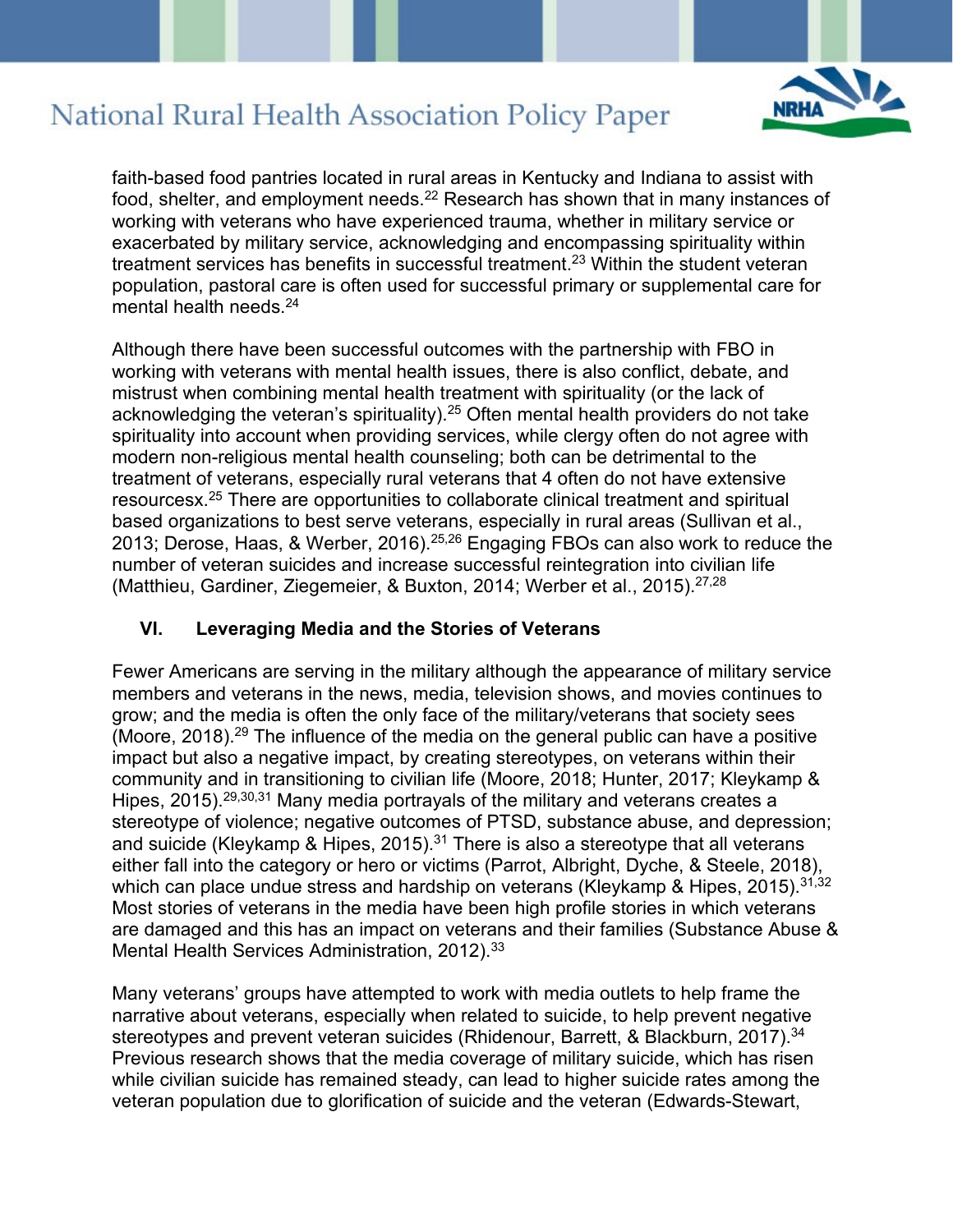

Kinn, June, & Fullerton, 2011).<sup>36</sup> The media continues to coverage PTSD of veterans and often portrays a violent and out of control person, this often affects veterans when they apply for employment and transition in their civilian community; this can be more difficult for rural veterans due to lack of extensive employment opportunities and closeknit communities (Kleykamp & Hipes, 2015; Armstrong & Olatunji, 2009).<sup>30,37</sup> The coverage of veterans by the media can be seen as telling the veterans' stories, but often only the negative and stigmatizing version creates an overall generalization of all veterans (Rhidenour, 2015).<sup>38</sup>

### **VII. Financing & Economic Security for Rural Veterans**

Approximately 5 million veterans live in what the U.S. Census bureau classified as a rural area. When compared to urban veterans from 2011-2015, rural veterans had a higher unemployment rate and the median income for urban veterans was approximately \$6,000 higher than rural veteran households. However, despite the difference in household income, more veterans live in poverty in urban settings than rural. When examining the age of veterans living below the poverty line, in both rural and urban settings, this group is younger veterans. The average household income of rural veterans and rural nonveterans is similar with rural veterans being slightly higher, however more rural nonveterans were living in poverty than rural veterans (Holder, 2017).39

Veterans, on average, receive more education and skills training than nonveterans and can provide more economic stability to rural areas once transitioned to civilian life. The main issues to economic security to veterans living in rural areas is limited job opportunities, limitations due to physical and mental health from their military service, and a higher cost to accessing resources (U.S. Department of Agriculture, 2013).<sup>40</sup> Women veterans, living in rural areas, often face challenges that affect their economic security that differ from urban; including limited employment and limited access to childcare (Szelwach, Steinkogler, Badger, & Muttukumaru, 2011).41 Economic recessions that happen in rural areas, often occur due to the types of employment and affect rural veterans more negatively than urban veterans, which often magnifies other challenges of transitioning rural veterans (Szelwach, 2011).42

American Indian and Alaska Natives veterans are a group that are particularly vulnerable and have over 5,000 living within the state of Alabama and over 130,000 in the VA's Southern region (Holiday, Bell, Klein, & Wells, 2006).<sup>43</sup> This subpopulation has poor employment outcomes and are more likely to be living in poverty, which has a negative impact on overall quality of life measures (Noe et al., 2011).<sup>44</sup>

#### **VIII. Recommendations**

1. Establish policies to invest in Community-based participatory research (CBPR) with rural veterans and their families.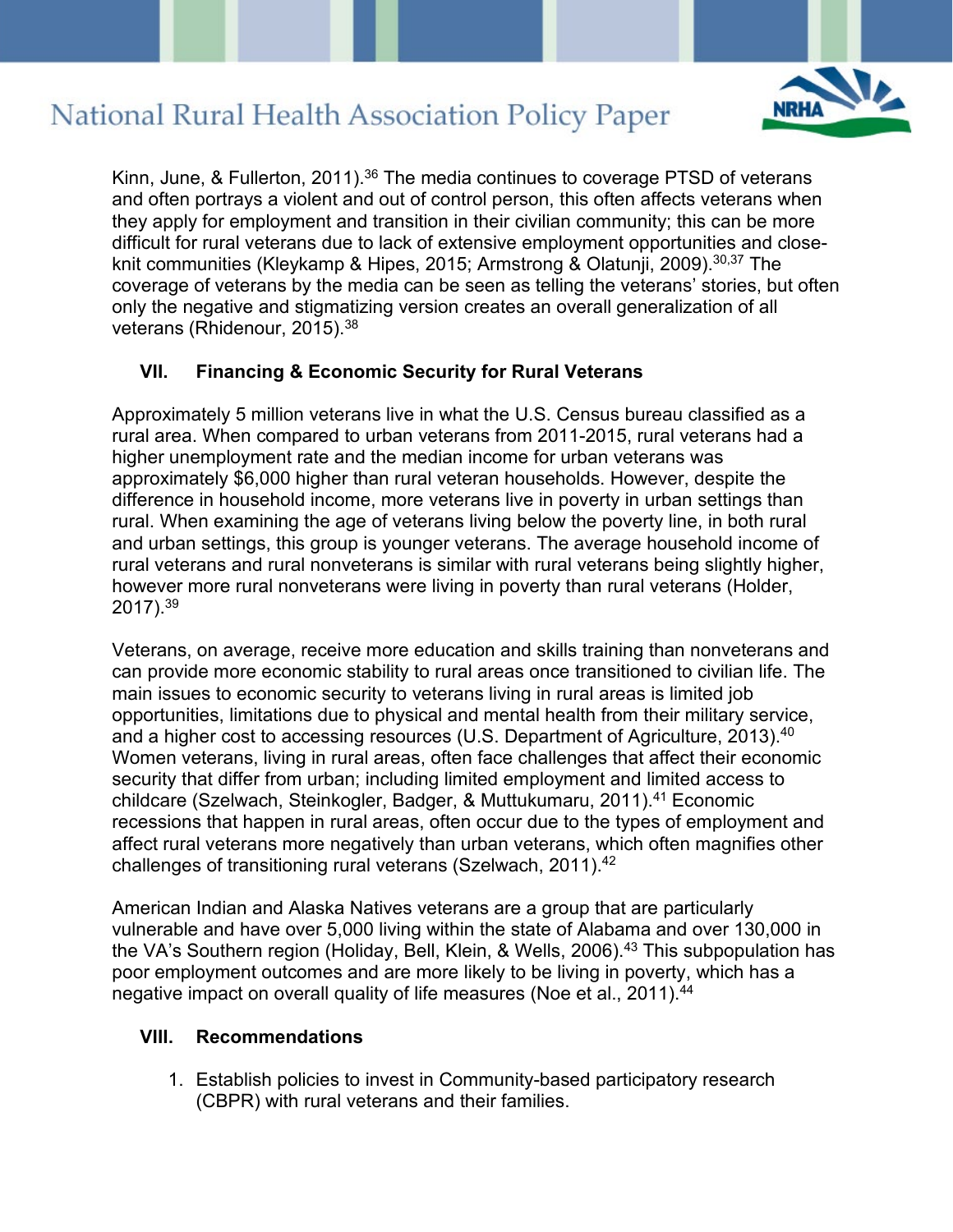

- a. Establish public-private partnerships for CBPR.
- b. Use promising practices to support organizational capacity growth in rural institutions to support veterans.
- 2. Potential funding sources to invest in Community-based participatory research projects include, but are not limited to:
	- a. National, State, Regional, and Local Foundations;
	- b. State governments; and
	- c. Federal agencies, such as the Veterans Administration (VA), USDA, and/or Federal Office of Rural Health Policy (FORHP).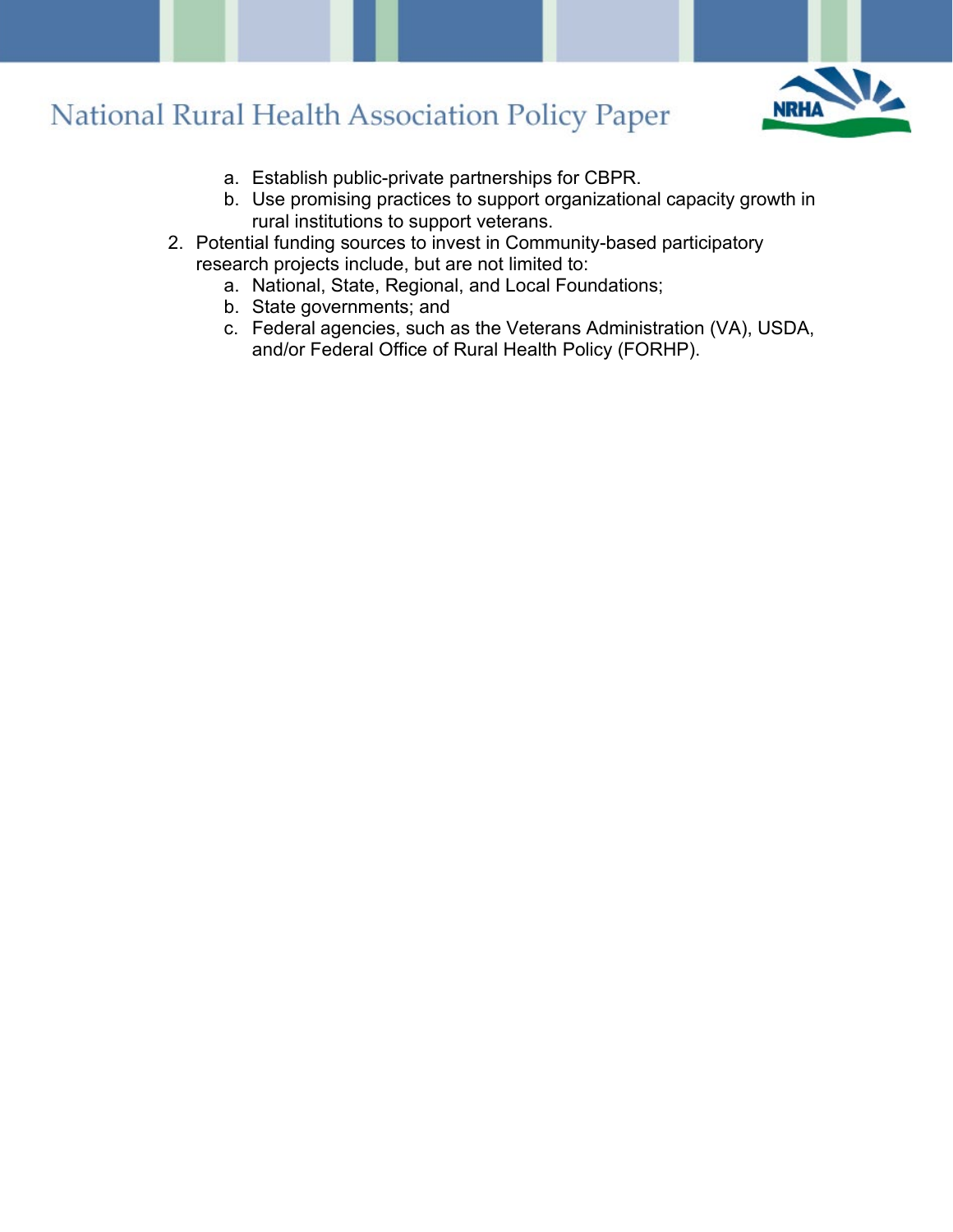

### **References**

- 1. Health Research in Action 2013
- 2. Hawe, Shiell, & Riley, 2009
- 3. Diez Roux, 2011
- 4. Syme, 2004
- 5. Assai, Siddiqi, & Watts, 2006
- 6. Taylor-Ide & Taylor, 2002
- 7. Wallerstein & Bernstein, 1994
- 8. Minkler, 2012
- 9. Israel, Schulz, Parker, & Becker, 2001
- 10.Cacari-Stone, Wallerstein, Garcia, & Minkler, 2014
- 11.Farrer, Marinetti, Cavaco, & Kuipers Costongs, 2015
- 12.Pedersen et al., 2015
- 13.Reynaers, 2013
- 14.Bjarstig & Sandstrom, 2017
- 15.Public Law 111-163, Section 506
- 16.Meit et al., 2018
- 17.Werber, Derose, Rudnick, Harrell, & Naranjo, 2015
- 18.Werber et al., 2015
- 19.Sullivan et al., 2014
- 20.Grove 2015
- 21.Kirchner, Farmer, Shue, Blevins, & Sullivan, 2011